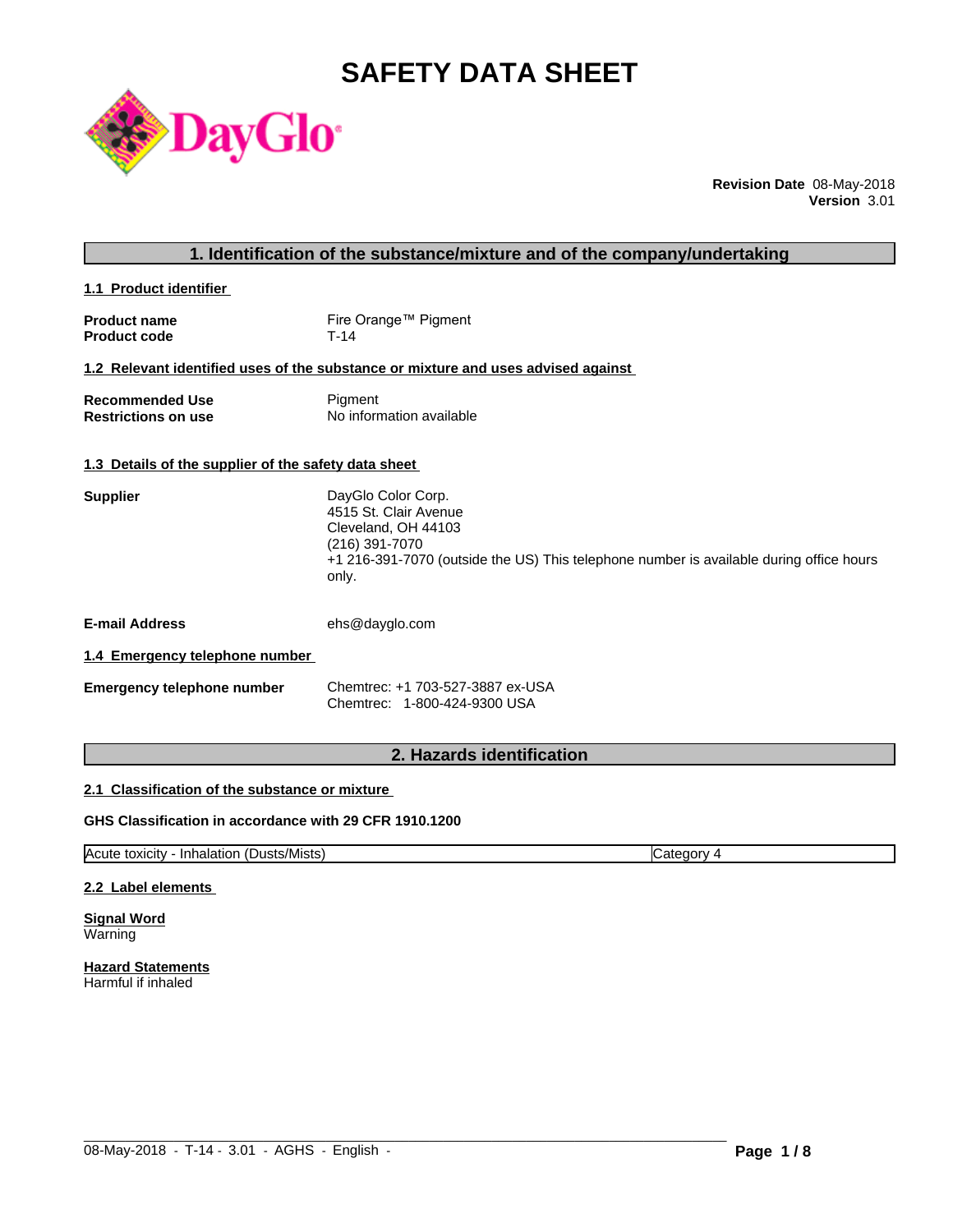

**Precautionary Statements - Prevention** Avoid breathing dust/fume/gas/mist/vapors/spray Use only outdoors or in a well-ventilated area

#### **Precautionary Statements - Response**

IF INHALED: Remove person to fresh air and keep comfortable for breathing Call a POISON CENTER or doctor if you feel unwell

### **2.3. Other Hazards Hazards not otherwise classified (HNOC)** Not Applicable

**2.4 Other information** 

Not Applicable

**Unknown Acute Toxicity** <1% of the mixture consists of ingredient(s) of unknown toxicity

# **3. Composition/Information on Ingredients**

#### **Substance Mixture**

| <b>Chemical Name</b>                                                                                  | CAS No.  | Weight-% |  |
|-------------------------------------------------------------------------------------------------------|----------|----------|--|
| Basic Red 1:1                                                                                         | 3068-39- |          |  |
| ו withheld as a trade secret.<br>The exact percentage (concentration) of composition has been $\cdot$ |          |          |  |

**4. First aid measures**

#### **4.1 Description of first-aid measures**

| <b>General advice</b>                                                          | No information available.                                                                                                                                                                                               |  |
|--------------------------------------------------------------------------------|-------------------------------------------------------------------------------------------------------------------------------------------------------------------------------------------------------------------------|--|
|                                                                                |                                                                                                                                                                                                                         |  |
| Eye contact                                                                    | Immediately flush with plenty of water. After initial flushing, remove any contact lenses and<br>continue flushing for at least 15 minutes. Keep eye wide open while rinsing. If symptoms<br>persist, call a physician. |  |
| <b>Skin contact</b>                                                            | Immediate medical attention is not required. Wash off with soap and water.                                                                                                                                              |  |
| <b>Inhalation</b>                                                              | Immediate medical attention is not required. Move to fresh air.                                                                                                                                                         |  |
| Ingestion                                                                      | Do NOT induce vomiting. Drink plenty of water. Consult a physician.                                                                                                                                                     |  |
| 4.2 Most important symptoms and effects, both acute and delayed                |                                                                                                                                                                                                                         |  |
| <b>Symptoms</b>                                                                | See Section 2.2, Label Elements and/or Section 11, Toxicological effects.                                                                                                                                               |  |
| 4.3 Indication of any immediate medical attention and special treatment needed |                                                                                                                                                                                                                         |  |
| Notes to physician                                                             | Treat symptomatically.                                                                                                                                                                                                  |  |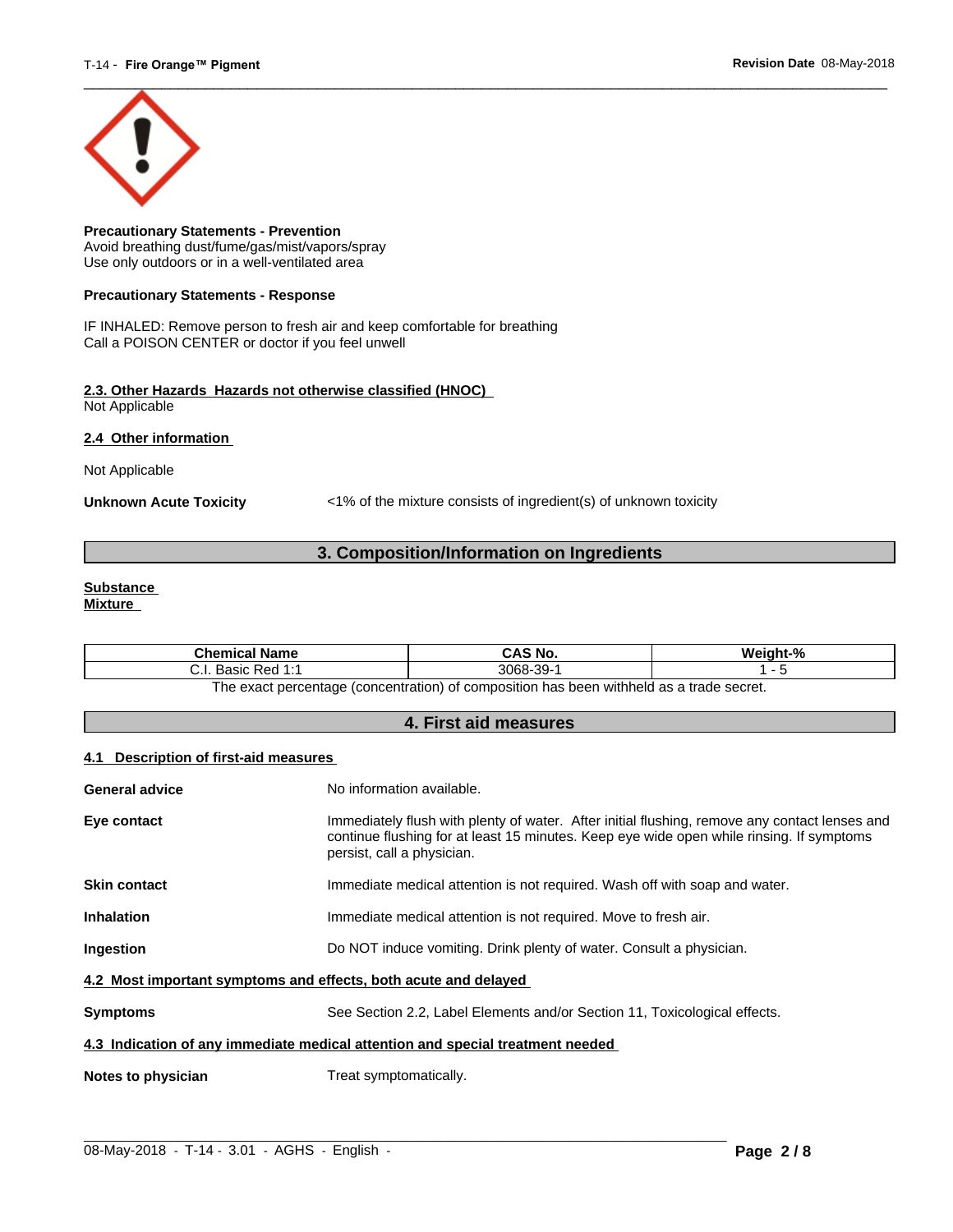# **5. Fire-Fighting Measures**

 $\overline{\phantom{a}}$  ,  $\overline{\phantom{a}}$  ,  $\overline{\phantom{a}}$  ,  $\overline{\phantom{a}}$  ,  $\overline{\phantom{a}}$  ,  $\overline{\phantom{a}}$  ,  $\overline{\phantom{a}}$  ,  $\overline{\phantom{a}}$  ,  $\overline{\phantom{a}}$  ,  $\overline{\phantom{a}}$  ,  $\overline{\phantom{a}}$  ,  $\overline{\phantom{a}}$  ,  $\overline{\phantom{a}}$  ,  $\overline{\phantom{a}}$  ,  $\overline{\phantom{a}}$  ,  $\overline{\phantom{a}}$ 

### **5.1 Extinguishing media**

#### **Suitable extinguishing media**

Use extinguishing measures that are appropriate to local circumstances and the surrounding environment.

**Unsuitable Extinguishing Media** None.

# **5.2 Special hazards arising from the substance or mixture**

#### **Special Hazard**

None known based on information supplied.

**Hazardous Combustion Products** Carbon oxides. Nitrogen oxides (NOx). Oxides of sulfur.

#### **Explosion Data**

**Sensitivity to Mechanical Impact** None.

**Sensitivity to Static Discharge** Fine dust dispersed in air, in sufficient concentrations, and in the presence of an ignition source is a potential dust explosion hazard.

#### **5.3 Advice for firefighters**

As in any fire, wear self-contained breathing apparatus pressure-demand, MSHA/NIOSH (approved or equivalent) and full protective gear.

# **6. Accidental Release Measures**

#### **6.1 Personal precautions, protective equipment and emergency procedures**

Ensure adequate ventilation, especially in confined areas. Use personal protective equipment.

#### **6.2 Environmental precautions**

Dust deposits should not be allowed to accumulate on surfaces as these may form an explosive mixture if they are released into the atmosphere in sufficient concentration. Avoid dispersal of dust in the air (i.e., cleaning dusty surfaces with compressed air). Nonsparking tools should be used. Prevent product from entering drains.

#### **6.3 Methods and materials for containment and cleaning up**

| <b>Methods for Containment</b> | Prevent dust cloud. Cover powder spill with plastic sheet or tarp to minimize spreading.                                                                                                                                                                                                                                                                                                |
|--------------------------------|-----------------------------------------------------------------------------------------------------------------------------------------------------------------------------------------------------------------------------------------------------------------------------------------------------------------------------------------------------------------------------------------|
| Methods for cleaning up        | Avoid dust formation. Take precautionary measures against static discharges. Do not dry<br>sweep dust. Wet dust with water before sweeping or use a vacuum to collect dust. Use<br>personal protective equipment. Take up mechanically and collect in suitable container for<br>disposal. Prevent product from entering drains. Keep in suitable and closed containers for<br>disposal. |

### **7. Handling and storage**

#### **7.1 Precautions for safe handling**

| Advice on safe handling                                          | Avoid dust formation. Take precautionary measures against static discharges. Fine dust<br>dispersed in air may ignite. Wear personal protective equipment. |  |
|------------------------------------------------------------------|------------------------------------------------------------------------------------------------------------------------------------------------------------|--|
| <b>Hygiene measures</b>                                          | Handle in accordance with good industrial hygiene and safety practice.                                                                                     |  |
| 7.2 Conditions for safe storage, including any incompatibilities |                                                                                                                                                            |  |
| <b>Storage Conditions</b>                                        | Keep tightly closed in a dry and cool place.                                                                                                               |  |
| <b>Materials to Avoid</b>                                        | No materials to be especially mentioned.                                                                                                                   |  |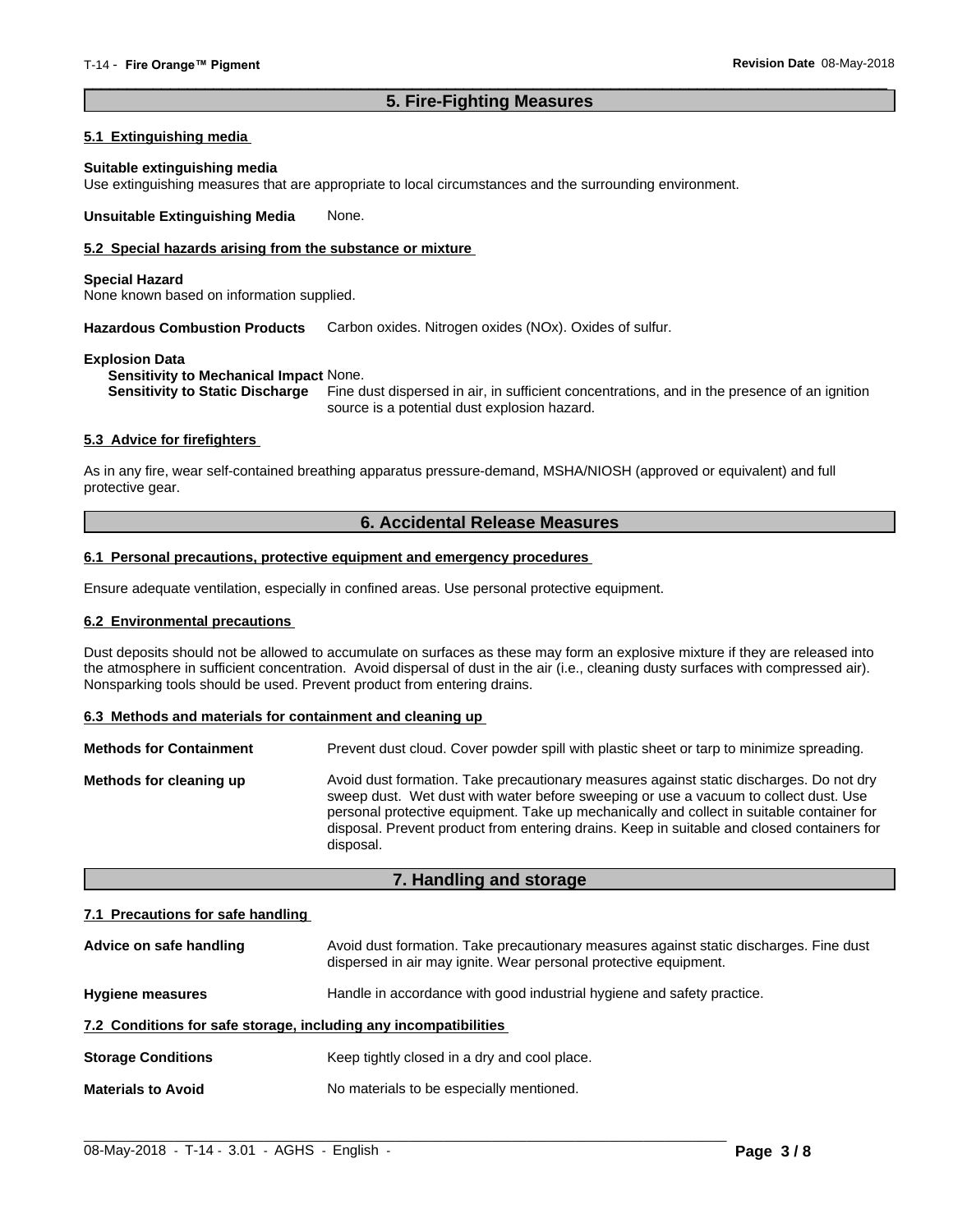# **8. Exposure controls/personal protection**

 $\overline{\phantom{a}}$  ,  $\overline{\phantom{a}}$  ,  $\overline{\phantom{a}}$  ,  $\overline{\phantom{a}}$  ,  $\overline{\phantom{a}}$  ,  $\overline{\phantom{a}}$  ,  $\overline{\phantom{a}}$  ,  $\overline{\phantom{a}}$  ,  $\overline{\phantom{a}}$  ,  $\overline{\phantom{a}}$  ,  $\overline{\phantom{a}}$  ,  $\overline{\phantom{a}}$  ,  $\overline{\phantom{a}}$  ,  $\overline{\phantom{a}}$  ,  $\overline{\phantom{a}}$  ,  $\overline{\phantom{a}}$ 

# **8.1 Exposure Guidelines**

# **8.2 Appropriate engineering controls**

| <b>Engineering Measures</b>   | <b>Showers</b><br>Eyewash stations<br>Ventilation systems.                                                     |  |
|-------------------------------|----------------------------------------------------------------------------------------------------------------|--|
|                               | 8.3 Individual protection measures, such as personal protective equipment                                      |  |
| <b>Eve/Face Protection</b>    | Safety glasses with side-shields.                                                                              |  |
| Skin and body protection      | Wear chemical resistant footwear and clothing such as gloves, an apron or a whole body<br>suit as appropriate. |  |
| <b>Respiratory protection</b> | . NIOSH/MSHA approved respiratory protection should be worn if exposure is anticipated.                        |  |
| <b>Hygiene measures</b>       | See section 7 for more information                                                                             |  |

**9. Physical and chemical properties**

# **9.1 Information on basic physical and chemical properties**

| Powder<br>Color<br>Orange<br><b>Odor Threshold</b><br>Pungent<br>No information available<br><b>Values</b><br>Remarks • Methods<br>Not Applicable<br>No information available<br>No information available<br>Not applicable<br>No information available<br>Not Applicable<br>No information available<br>Not Applicable<br>No information available<br>upper flammability limit<br>No information available<br>No information available<br>lower flammability limit<br>No information available<br>1.37<br>Insoluble in water<br>No information available<br>No information available<br>No information available<br>No information available<br>No information available<br>No information available<br>Fine dust dispersed in air may ignite<br>No information available<br>None | <b>Physical state</b>                       | Solid |  |
|------------------------------------------------------------------------------------------------------------------------------------------------------------------------------------------------------------------------------------------------------------------------------------------------------------------------------------------------------------------------------------------------------------------------------------------------------------------------------------------------------------------------------------------------------------------------------------------------------------------------------------------------------------------------------------------------------------------------------------------------------------------------------------|---------------------------------------------|-------|--|
|                                                                                                                                                                                                                                                                                                                                                                                                                                                                                                                                                                                                                                                                                                                                                                                    | Appearance                                  |       |  |
|                                                                                                                                                                                                                                                                                                                                                                                                                                                                                                                                                                                                                                                                                                                                                                                    | Odor                                        |       |  |
|                                                                                                                                                                                                                                                                                                                                                                                                                                                                                                                                                                                                                                                                                                                                                                                    | <b>Property</b>                             |       |  |
|                                                                                                                                                                                                                                                                                                                                                                                                                                                                                                                                                                                                                                                                                                                                                                                    | рH                                          |       |  |
|                                                                                                                                                                                                                                                                                                                                                                                                                                                                                                                                                                                                                                                                                                                                                                                    | <b>Melting/freezing point</b>               |       |  |
|                                                                                                                                                                                                                                                                                                                                                                                                                                                                                                                                                                                                                                                                                                                                                                                    | <b>Boiling point/boiling range</b>          |       |  |
|                                                                                                                                                                                                                                                                                                                                                                                                                                                                                                                                                                                                                                                                                                                                                                                    | <b>Flash Point</b>                          |       |  |
|                                                                                                                                                                                                                                                                                                                                                                                                                                                                                                                                                                                                                                                                                                                                                                                    | <b>Evaporation rate</b>                     |       |  |
|                                                                                                                                                                                                                                                                                                                                                                                                                                                                                                                                                                                                                                                                                                                                                                                    | Flammability (solid, gas)                   |       |  |
|                                                                                                                                                                                                                                                                                                                                                                                                                                                                                                                                                                                                                                                                                                                                                                                    | <b>Flammability Limits in Air</b>           |       |  |
|                                                                                                                                                                                                                                                                                                                                                                                                                                                                                                                                                                                                                                                                                                                                                                                    |                                             |       |  |
|                                                                                                                                                                                                                                                                                                                                                                                                                                                                                                                                                                                                                                                                                                                                                                                    |                                             |       |  |
|                                                                                                                                                                                                                                                                                                                                                                                                                                                                                                                                                                                                                                                                                                                                                                                    | Vapor pressure                              |       |  |
|                                                                                                                                                                                                                                                                                                                                                                                                                                                                                                                                                                                                                                                                                                                                                                                    | <b>Vapor density</b>                        |       |  |
|                                                                                                                                                                                                                                                                                                                                                                                                                                                                                                                                                                                                                                                                                                                                                                                    | <b>Specific Gravity</b>                     |       |  |
|                                                                                                                                                                                                                                                                                                                                                                                                                                                                                                                                                                                                                                                                                                                                                                                    | <b>Water solubility</b>                     |       |  |
|                                                                                                                                                                                                                                                                                                                                                                                                                                                                                                                                                                                                                                                                                                                                                                                    | Solubility in other solvents                |       |  |
|                                                                                                                                                                                                                                                                                                                                                                                                                                                                                                                                                                                                                                                                                                                                                                                    | <b>Partition coefficient</b>                |       |  |
|                                                                                                                                                                                                                                                                                                                                                                                                                                                                                                                                                                                                                                                                                                                                                                                    | <b>Autoignition temperature</b>             |       |  |
|                                                                                                                                                                                                                                                                                                                                                                                                                                                                                                                                                                                                                                                                                                                                                                                    | <b>Decomposition temperature</b>            |       |  |
|                                                                                                                                                                                                                                                                                                                                                                                                                                                                                                                                                                                                                                                                                                                                                                                    | <b>Viscosity, kinematic</b>                 |       |  |
|                                                                                                                                                                                                                                                                                                                                                                                                                                                                                                                                                                                                                                                                                                                                                                                    | Viscosity, dynamic                          |       |  |
|                                                                                                                                                                                                                                                                                                                                                                                                                                                                                                                                                                                                                                                                                                                                                                                    | <b>Explosive properties</b>                 |       |  |
|                                                                                                                                                                                                                                                                                                                                                                                                                                                                                                                                                                                                                                                                                                                                                                                    | <b>Oxidizing Properties</b>                 |       |  |
|                                                                                                                                                                                                                                                                                                                                                                                                                                                                                                                                                                                                                                                                                                                                                                                    | 9.2 Other information                       |       |  |
|                                                                                                                                                                                                                                                                                                                                                                                                                                                                                                                                                                                                                                                                                                                                                                                    | Volatile organic compounds (VOC)<br>content |       |  |

# **10. Stability and Reactivity**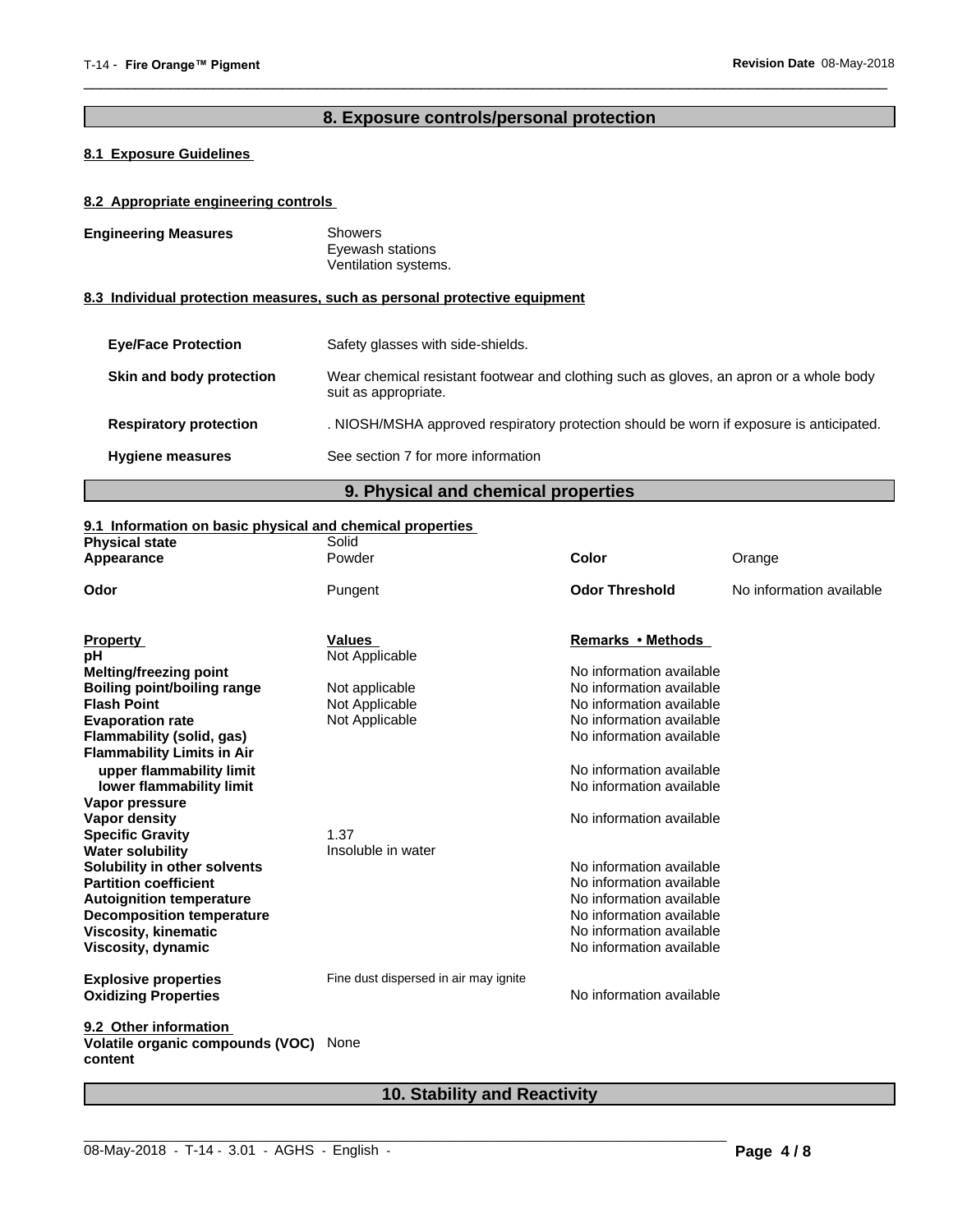#### **10.1 Reactivity**

No dangerous reaction known under conditions of normal use

#### **10.2 Chemical stability**

Stable

.

#### **10.3 Possibility of hazardous reactions**

None under normal processing.

#### **10.4 Conditions to Avoid**

Dust formation. Take precautionary measures against static discharges.

#### **10.5 Incompatible Materials**

None known based on information supplied.

#### **10.6 Hazardous Decomposition Products**

None known based on information supplied.

# **11. Toxicological information**

 $\overline{\phantom{a}}$  ,  $\overline{\phantom{a}}$  ,  $\overline{\phantom{a}}$  ,  $\overline{\phantom{a}}$  ,  $\overline{\phantom{a}}$  ,  $\overline{\phantom{a}}$  ,  $\overline{\phantom{a}}$  ,  $\overline{\phantom{a}}$  ,  $\overline{\phantom{a}}$  ,  $\overline{\phantom{a}}$  ,  $\overline{\phantom{a}}$  ,  $\overline{\phantom{a}}$  ,  $\overline{\phantom{a}}$  ,  $\overline{\phantom{a}}$  ,  $\overline{\phantom{a}}$  ,  $\overline{\phantom{a}}$ 

#### **11.1 Acute toxicity**

#### **Numerical measures of toxicity: Product Information**

| LD50 Oral:                                      | <b>LD50 Dermal:</b>   |
|-------------------------------------------------|-----------------------|
| mg/kg (rat)<br>16,000<br>$\mathbf{r}$<br>$\sim$ | 23,000<br>mg/kg (rat) |

#### **The following values are calculated based on chapter 3.1 of the GHS document**

**Unknown Acute Toxicity** <1% of the mixture consists of ingredient(s) of unknown toxicity

**Oral LD50** 44,455.00 mg/kg **LC50 (Dust/Mist)** 4.84 mg/l

#### **Numerical measures of toxicity: Component Information**

| <b>Chemical Name</b>                                                                | LD50 Oral        | <b>LD50 Dermal</b>     | <b>LC50 Inhalation</b>   |
|-------------------------------------------------------------------------------------|------------------|------------------------|--------------------------|
| $\sim$<br>$Dod$ 4.4<br><b>Dooin</b><br><b>D</b> asic<br>$\mathsf{r}$ Req.i.<br>υ.ι. | Rat<br>449 mg/kg | ) mg/kg (Rat)<br>2,500 | 0.05<br>(4 hour)<br>ma/l |
| $3068 - 39 - 7$                                                                     |                  |                        |                          |

 $\_$  ,  $\_$  ,  $\_$  ,  $\_$  ,  $\_$  ,  $\_$  ,  $\_$  ,  $\_$  ,  $\_$  ,  $\_$  ,  $\_$  ,  $\_$  ,  $\_$  ,  $\_$  ,  $\_$  ,  $\_$  ,  $\_$  ,  $\_$  ,  $\_$  ,  $\_$  ,  $\_$  ,  $\_$  ,  $\_$  ,  $\_$  ,  $\_$  ,  $\_$  ,  $\_$  ,  $\_$  ,  $\_$  ,  $\_$  ,  $\_$  ,  $\_$  ,  $\_$  ,  $\_$  ,  $\_$  ,  $\_$  ,  $\_$  ,

#### **11.2 Information on toxicologicaleffects**

#### **Skin corrosion/irritation**

Product Information • May cause irritation Component Information • No information available

#### **Serious eye damage/eye irritation**

Product Information

• May cause irritation

Component Information

• No information available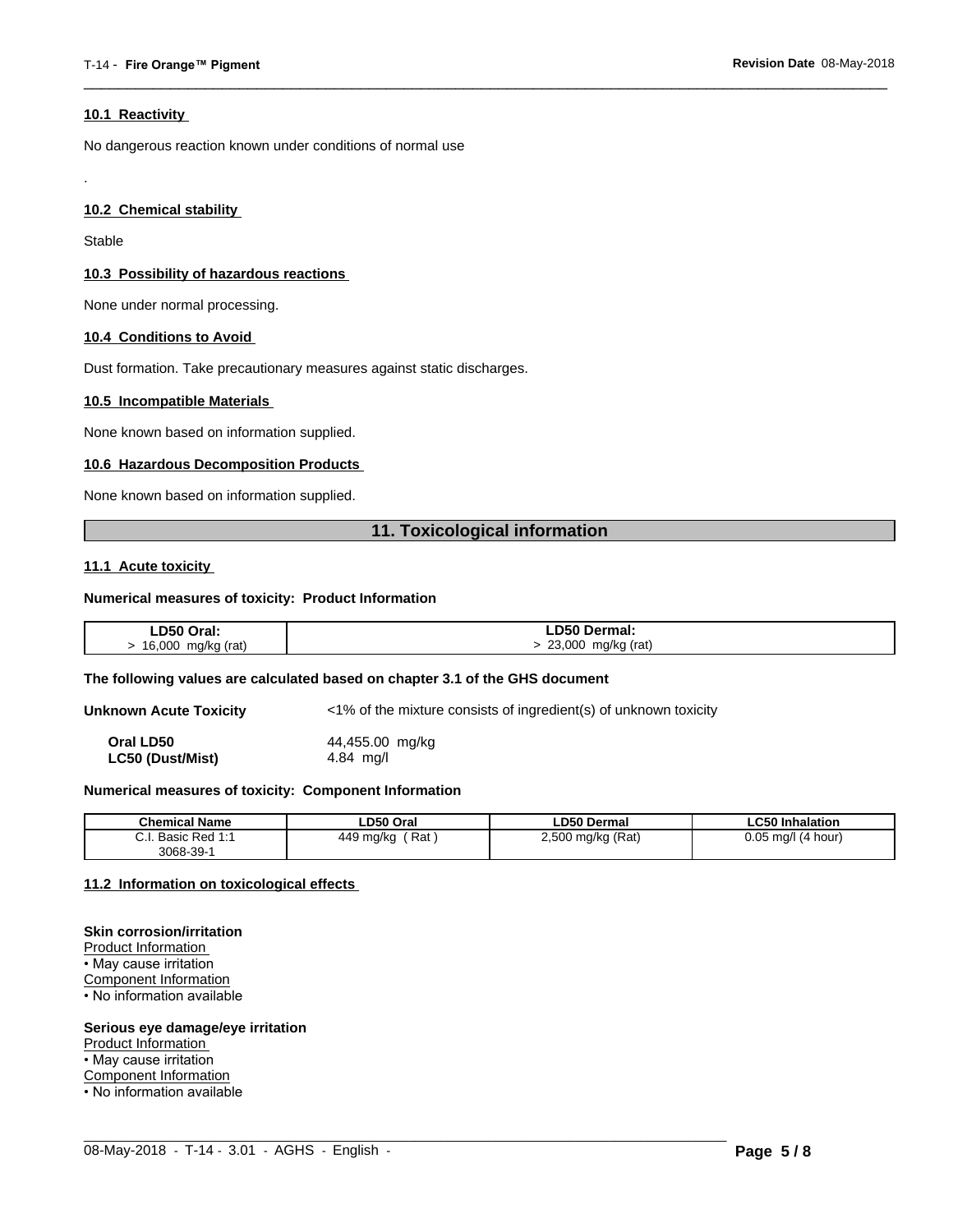#### **Respiratory or skin sensitization**

Product Information  $\overline{\cdot}$  May be harmful if inhaled Component Information • No information available

# **Germ cell mutagenicity**

Product Information • No information available Component Information • No information available

# **Carcinogenicity**

Product Information

• This product contains <0.1% free formaldehyde and may be capable of outgassing formaldehyde at levels in excess of OSHA's Action Level under some conditions of use. Formaldehyde is a known cancer hazard. Long term exposure may result in dermatitis or respiratory sensitization for sensitive individuals.Component Information

 $\overline{\phantom{a}}$  ,  $\overline{\phantom{a}}$  ,  $\overline{\phantom{a}}$  ,  $\overline{\phantom{a}}$  ,  $\overline{\phantom{a}}$  ,  $\overline{\phantom{a}}$  ,  $\overline{\phantom{a}}$  ,  $\overline{\phantom{a}}$  ,  $\overline{\phantom{a}}$  ,  $\overline{\phantom{a}}$  ,  $\overline{\phantom{a}}$  ,  $\overline{\phantom{a}}$  ,  $\overline{\phantom{a}}$  ,  $\overline{\phantom{a}}$  ,  $\overline{\phantom{a}}$  ,  $\overline{\phantom{a}}$ 

• No information available

# **Reproductive toxicity**

Product Information • No information available

Component Information

• No information available

# **STOT - single exposure**

No information available

### **STOT - repeated exposure**

• No known effect

#### **Other adverse effects**

Product Information • No information available Component Information • No information available

# **Aspiration hazard**

Product Information • No information available

Component Information

• No information available

# **12. Ecological information**

 $\_$  ,  $\_$  ,  $\_$  ,  $\_$  ,  $\_$  ,  $\_$  ,  $\_$  ,  $\_$  ,  $\_$  ,  $\_$  ,  $\_$  ,  $\_$  ,  $\_$  ,  $\_$  ,  $\_$  ,  $\_$  ,  $\_$  ,  $\_$  ,  $\_$  ,  $\_$  ,  $\_$  ,  $\_$  ,  $\_$  ,  $\_$  ,  $\_$  ,  $\_$  ,  $\_$  ,  $\_$  ,  $\_$  ,  $\_$  ,  $\_$  ,  $\_$  ,  $\_$  ,  $\_$  ,  $\_$  ,  $\_$  ,  $\_$  ,

#### **12.1 Toxicity**

**Ecotoxicity No information available** 

 $<$  1 % of the mixture consists of components(s) of unknown hazards to the aquatic environment

#### **Ecotoxicity effects**

#### **12.2 Persistence and degradability**

No information available.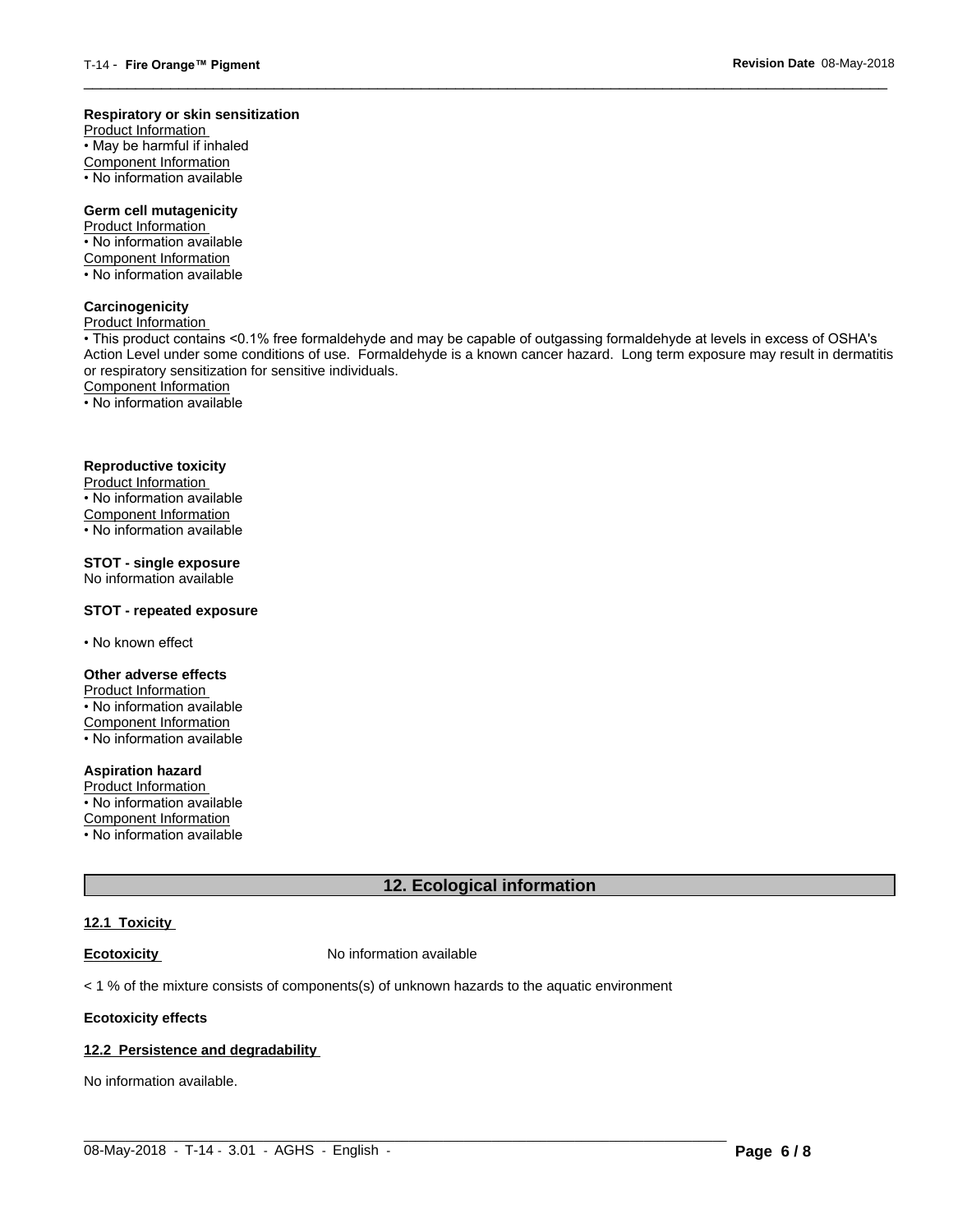#### **12.3 Bioaccumulative potential**

Discharge into the environment must be avoided

#### **12.4 Mobility in soil**

No information available.

#### **12.5 Other adverse effects**

No information available

# **13. Disposal Considerations**

 $\overline{\phantom{a}}$  ,  $\overline{\phantom{a}}$  ,  $\overline{\phantom{a}}$  ,  $\overline{\phantom{a}}$  ,  $\overline{\phantom{a}}$  ,  $\overline{\phantom{a}}$  ,  $\overline{\phantom{a}}$  ,  $\overline{\phantom{a}}$  ,  $\overline{\phantom{a}}$  ,  $\overline{\phantom{a}}$  ,  $\overline{\phantom{a}}$  ,  $\overline{\phantom{a}}$  ,  $\overline{\phantom{a}}$  ,  $\overline{\phantom{a}}$  ,  $\overline{\phantom{a}}$  ,  $\overline{\phantom{a}}$ 

#### **13.1 Waste treatment methods**

Dispose of in accordance with federal, state, and local regulations.

# **14. Transport Information**

| <u>DOT</u>  | Not regulated |
|-------------|---------------|
| <b>MEX</b>  | Not regulated |
| <b>IMDG</b> | Not regulated |
| <b>IATA</b> | Not regulated |

| 15. Regulatory information     |          |  |
|--------------------------------|----------|--|
| 15.1 International Inventories |          |  |
| <b>TSCA</b>                    | Complies |  |
| <b>DSL</b>                     | Complies |  |
| <b>EINECS/ELINCS</b>           | Complies |  |
| <b>ENCS</b>                    |          |  |
| <b>IECSC</b>                   | Complies |  |
| <b>KECL</b>                    | Complies |  |
| <b>PICCS</b>                   | Complies |  |
| <b>AICS</b>                    | Complies |  |
| <b>NZIOC</b>                   | -        |  |

 **TSCA** - United States Toxic Substances Control Act Section 8(b) Inventory

 **DSL** - Canadian Domestic Substances List

 **EINECS/ELINCS** - European Inventory of Existing Chemical Substances/European List of Notified Chemical Substances

 **PICCS** - Philippines Inventory of Chemicals and Chemical Substances

 **ENCS** - Japan Existing and New Chemical Substances

 **IECSC** - China Inventory of Existing Chemical Substances

 **KECL** - Korean Existing and Evaluated Chemical Substances

 **PICCS** - Philippines Inventory of Chemicals and Chemical Substances

 **AICS** - Australian Inventory of Chemical Substances

 **NZIoC** - New Zealand Inventory of Chemicals

#### **15.2 U.S. Federal Regulations**

#### **SARA 313**

Section 313 of Title III of the Superfund Amendments and Reauthorization Act of 1986 (SARA). This product does not contain any chemicals which are subject to the reporting requirements of the Act and Title 40 of the Code of Federal Regulations, Part 372